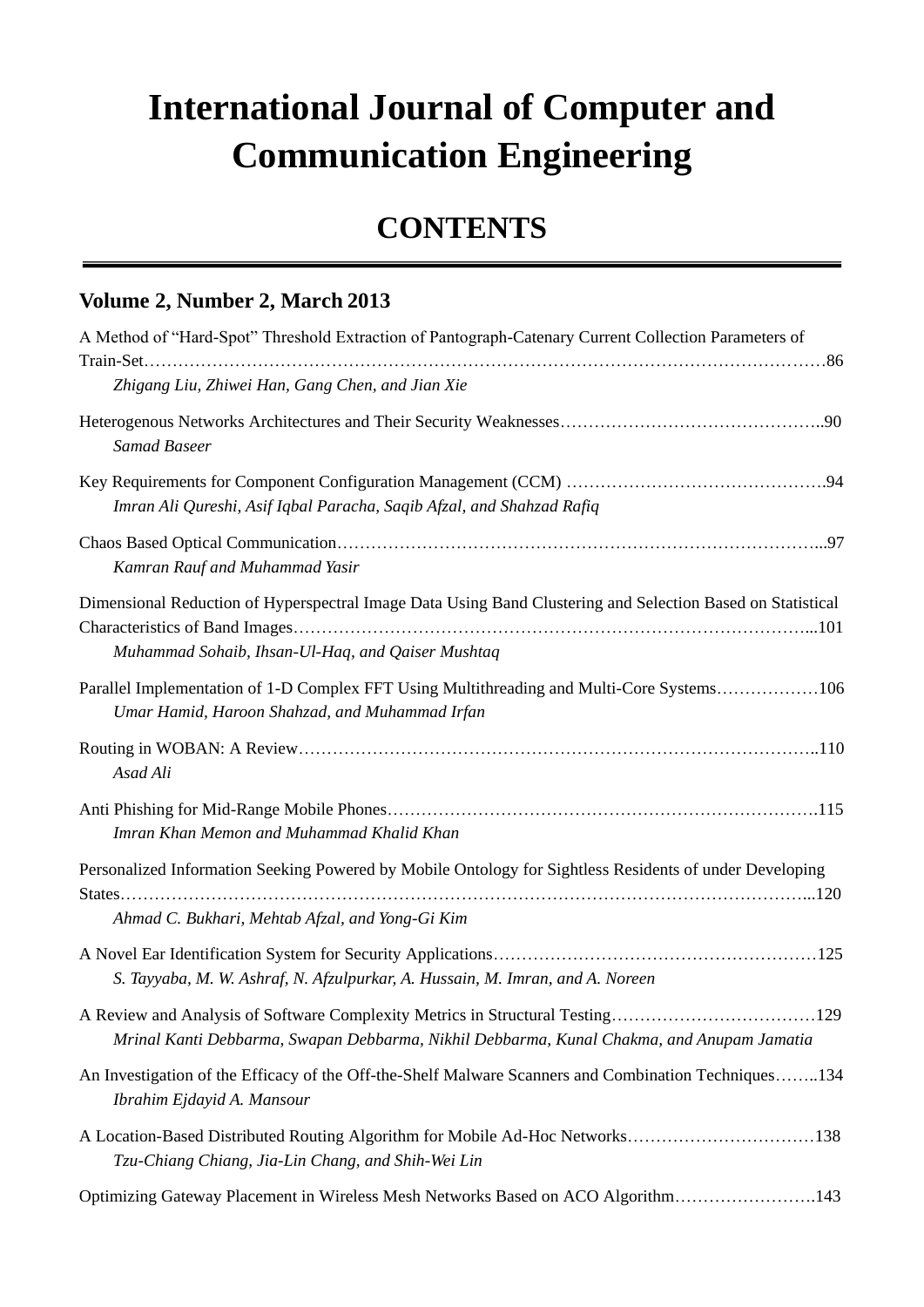| Huyao Dac-Nhuong Le, Nhu Gia Nguyen, Nghia Huu Dinh, Nguyen Dang Le, and Vinh Trong Le                                                              |
|-----------------------------------------------------------------------------------------------------------------------------------------------------|
| Immediate Family ACK Tree for Reliable Multicast in Mobile Ad Hoc Networks148<br>Tzu-Chiang Chiang, Chan-Yu Hsu, and Jia-Lin Chang                  |
| Ahmad Alabish, Abdulbaset Goweder, and Anes Enakoa                                                                                                  |
| Moumita Deb, Soumya Sarkar, and Abhijit Bagchi                                                                                                      |
| SCEHSS: Secured Cloud Based Electronic Health Record Storage System with Re-Encryption at Cloud Service<br>R. Sumathi and E. Kirubakaran            |
| Text Independent Speaker Identification and Verification System Using Bessel Features167<br>Mayank Gupta and Suryakanth V. Gangashetty              |
| Comparing the Effect of Matrix Factorization Techniques in Reducing the Time Complexity for Traversing the<br>Animesh Pandey and Siddharth Shrotriy |
| Arpit Jain, Shikha Agrawal, Jitendra Agrawal, and Sanjeev Sharma                                                                                    |
| Distance Function Operations for Developing New Field Functions in Soft Object Modeling179<br>Pi-Chung Hsu                                          |
| An Insight of Students' Technology Engagement in an A-Level College in Malaysia 184<br>Ravichandran Purushothaman                                   |
| Intel-Eye: An Innovative System for Accident Detection, Warning and Prevention Using Image Processing (A<br>B. Bhavya and R. Alice Josephine        |
| New Software Development Methodology for Student of Java Programming Language194<br>Tejinder Singh and Jhunjhunu Rajasthan                          |
| Analysis of Cloud Computing Security Considerations for Platform as a Service197<br>Keyur S. Mehta                                                  |
| Valentin O. Molokanov, Dmitry A. Romanov, and Valentin V. Tsibulsky                                                                                 |
| M. Gobi and R. Sridevi                                                                                                                              |
| Nol Premasathian and Watcharee Tantikittipiisut                                                                                                     |
| A Novel Tabu Search Algorithm for Solving Robust Multiple Resource-Constrained Project Scheduling                                                   |
| Rong-Hwa Huang and Tung-Han Yu                                                                                                                      |

An Efficient Heuristics for Minimizing Total Holding Cost with no Tardy Jobs in Job Shop